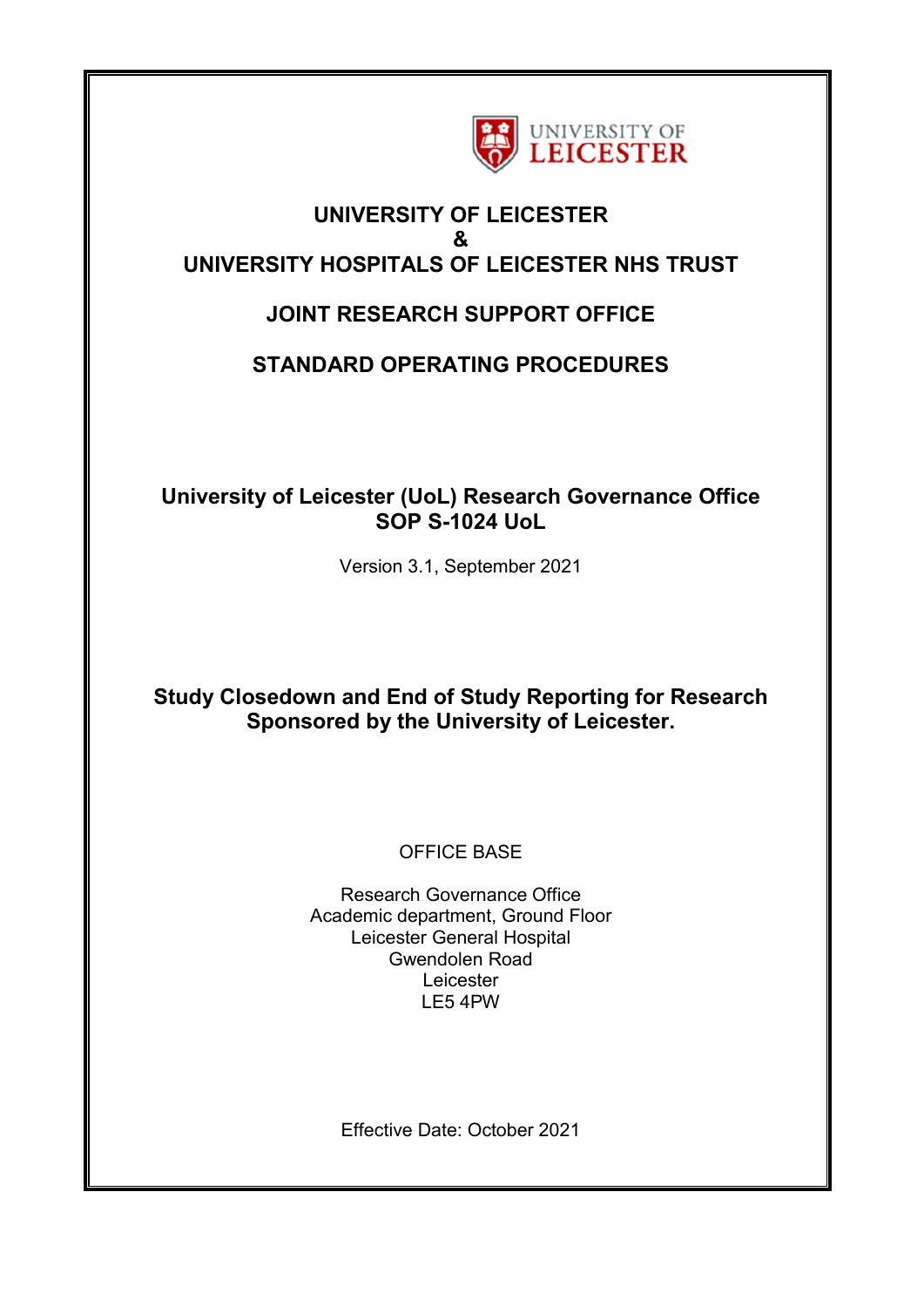**Standard Operating Procedure: S-1024 UoL Study Closedown & End of Study Reporting for Research Sponsored by the University of** 



## **1. INTRODUCTION**

This Standard Operating Procedure (SOP) describes the procedures for reporting and documentation requirements for the closure of research sponsored by the University of Leicester (UoL). The document covers closure as defined in the protocol, along with early termination for safety, ethical or logistical reasons and closure of individual sites in Multi-centre studies.

The outcome is that the Sponsor is able to confirm study closure

## **2. SCOPE**

This SOP applies to all research sponsored by the University of Leicester.

## **3. PROCEDURE**

Trial closure should be performed as defined in the study protocol and in accordance with regulatory requirements and Good Clinical Practice guidelines (GCP) as appropriate. Any planned changes to the closure of a study should be submitted as a Substantial Amendment to the HRA, REC, appropriate regulatory bodies and the NHS Trust R&D/R&I in accordance with SOP S-1026 UoL (Amendments SOP).

The objective of trial closure is to ensure that:

- The rights and wellbeing of all participants have been protected
- All essential documents have been stored appropriately in the Trial Master File (TMF) and Investigator Site Files (ISF)
- The correct approved version of the protocol was used and adhered to
- IMP accountability has been carried out
- Any SAEs, and SUSARs have been reported appropriately
- DSURs have been submitted
- Source Data Verification (SDV) has been undertaken
- Monitoring has been performed as described in the study monitoring plan
- All contractual requirements have been met
- Any outstanding queries between the Sponsor and sites are resolved
- A study close-out report is produced

Plans for close down should be included in the monitoring plan and discussed during the Sponsor Risk Assessment and Green Light Process and detailed in SOP S-1003, S-1011, S-1025, S-1026 and S-1007.

Archiving is covered in the Archiving SOP S-1032 UoL.

## **3.1 Planned closure**

It is expected that the definition of planned study closure will be outlined in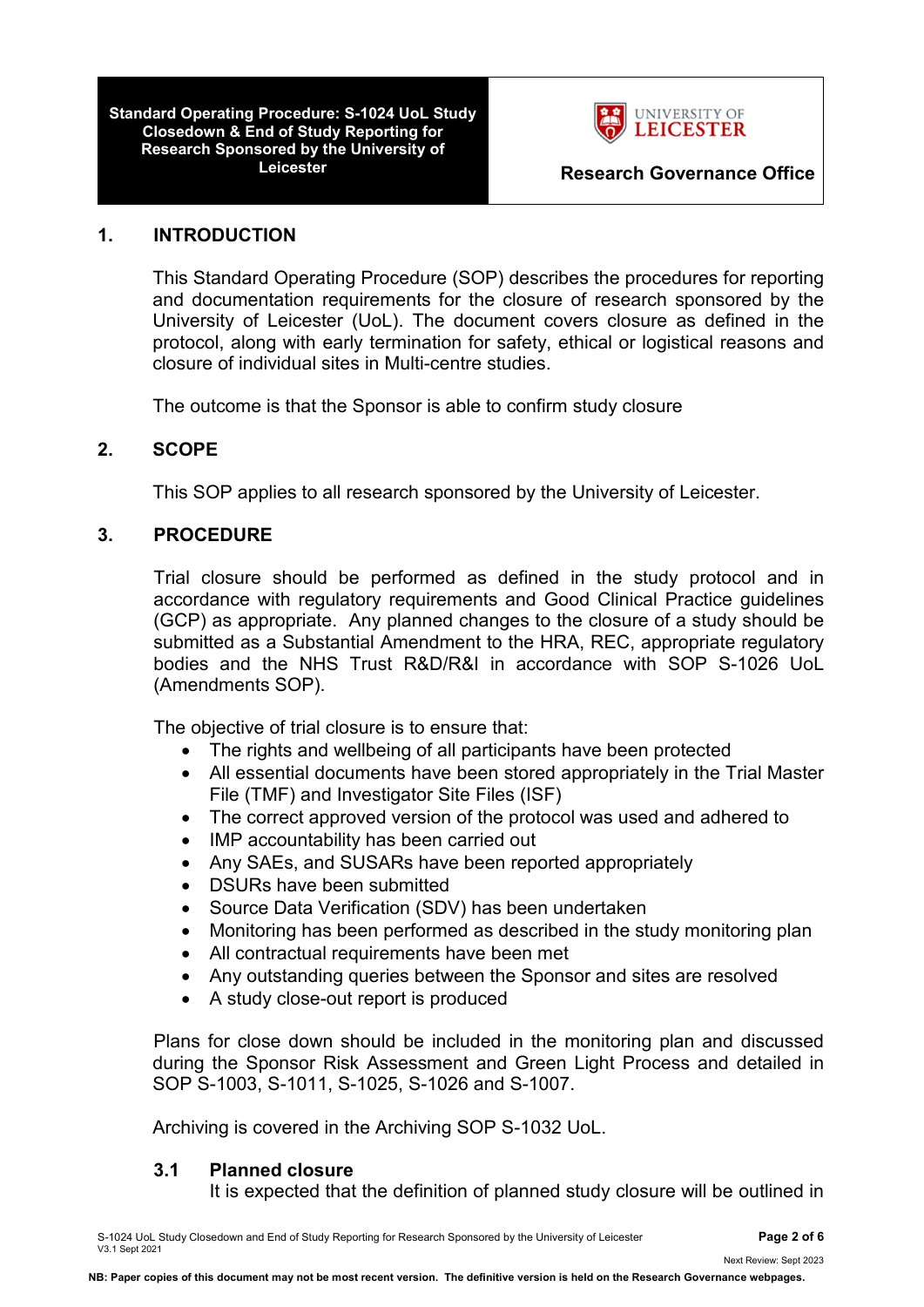the study protocol. The end of study would usually be described as the last visit of the last patient or the final follow-up completion and data collection. Plans for closing the study should be discussed during the Sponsor Risk Assessment and Green Light Process, and included in the monitoring plan.

Final analysis of the locked database should occur after a study close down report has been completed. In cases of unblinding for randomised studies, written approval will be required in accordance with the SOP S-1035 UoL. It is the responsibility of the Sponsor to ensure that study closure tracking and study end dates are maintained on the database. The aim is to support the production of an accurate overview and reporting of research activity sponsored by the UoL.

It is the responsibility of the Chief Investigator to discuss study closure with the Sponsor and to complete relevant required documentation. The Sponsor will ensure that the regulatory authorities and REC receive completed documentation within 90 days in accordance with required timelines.

Where required, a study close down visit will be performed. The site close down report (Appendix 1) must be completed and site close down visit logs (Appendix 2) completed and filed in the site file.

For Non-CTIMP studies, the Study Closedown checklist (Appendix 3) must be completed and signed by the Chief Investigator/Principal Investigator and a copy sent to the Sponsor and a copy filed in the TMF/ISF.

Database lock, validation and cleaning, must be done in accordance with SOP S-1036 Data Management process for research Sponsored by UoL.

### **3.2 Premature Termination / Early Closure**

As Sponsor, the UoL has a legal responsibility to notify the Competent Authority (MHRA), HRA and Research Ethics Committee (REC) as relevant that a study has terminated early at a site within 15 days of the termination, irrelevant of reason. It may also be necessary to notify the following:

- Trial Management Group / Data Safety Monitoring Committee (where they have not been involved in the decision)
- Funding body / study finance staff
- All site investigators for multi-centre studies
- Medicinal product supplier

Research can be terminated prior to the planned closure date or event because of:

- Unsafe events attributed to the Study IMP (Investigational Medicinal Products)
- Poor toleration of the IMP
- Slow recruitment
- Sponsor decision
- Investigator decision
- Regulatory decision (e.g. MHRA)

Next Review: Sept 2023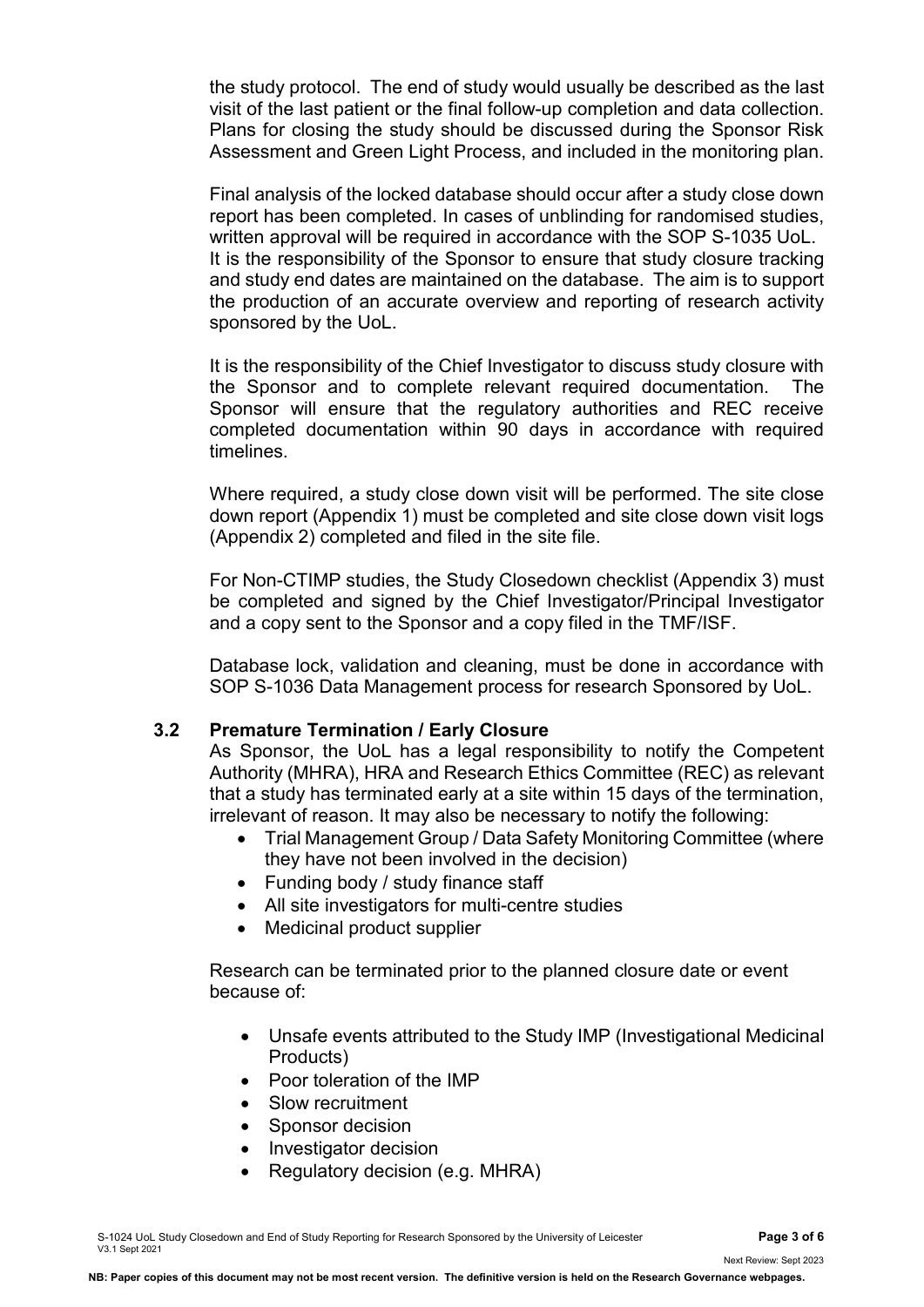It is essential that the CI discuss the process with the Sponsor to ensure that appropriate documentation is completed and submitted within the required timelines.

#### **3.2.1 Multi-centre studies**

Closure of multi-centres must be documented and retained in the Investigator Site Files (ISF) and within the site section of the Trial Master File (TMF).

Confirmation of closure must include the justification of the closure, the number of participants still receiving treatment and the proposed management of those participants where appropriate.

A letter thanking the site for their contribution with an overall summary of the participants must be sent by the CI. The correspondence must include a reminder that the PI will be required to comply with any future audits or inspections of the closed study. There must be an agreed plan to resolve any financial balances, and information about the publication process.

The expectation will be that archiving of site study documentation be managed by the individual site. This will be discussed at the initial set up of the study along with the process to be used, and individuals responsible for close down of individual sites.

#### **3.3 Final Report**

A report of the study findings, negative and / or positive must be produced within one year of the closure date.

UoL as Sponsor will track this date using the database and will remind the investigator at least 30 days prior to the due date.

## **4. ARCHIVING**

Essential Documents must be archived in accordance with the Archiving SOP S1032 UoL. Details of what documents are regarded as 'essential' are detailed in the SOP S-1015 UoL.

### **5. RESPONSIBILITIES**

| Responsibility Undertaken                                           | <b>by</b>       | Activity                                                                                                                                                                                                            |
|---------------------------------------------------------------------|-----------------|---------------------------------------------------------------------------------------------------------------------------------------------------------------------------------------------------------------------|
| Chief<br>Investigator<br>$(Cl)$ in<br>collaboration<br>with Sponsor | CI &<br>Sponsor | Determine whether the Study:<br>Is due to conclude as described in the study<br>$\bullet$<br>protocol; OR<br>Requires an extension to the end date; OR<br>$\bullet$<br>Is to terminate early, and why.<br>$\bullet$ |
| C                                                                   | CI/PI           | Discuss with Sponsor regarding study conclusion or<br>extension requirement. Complete required documentation.                                                                                                       |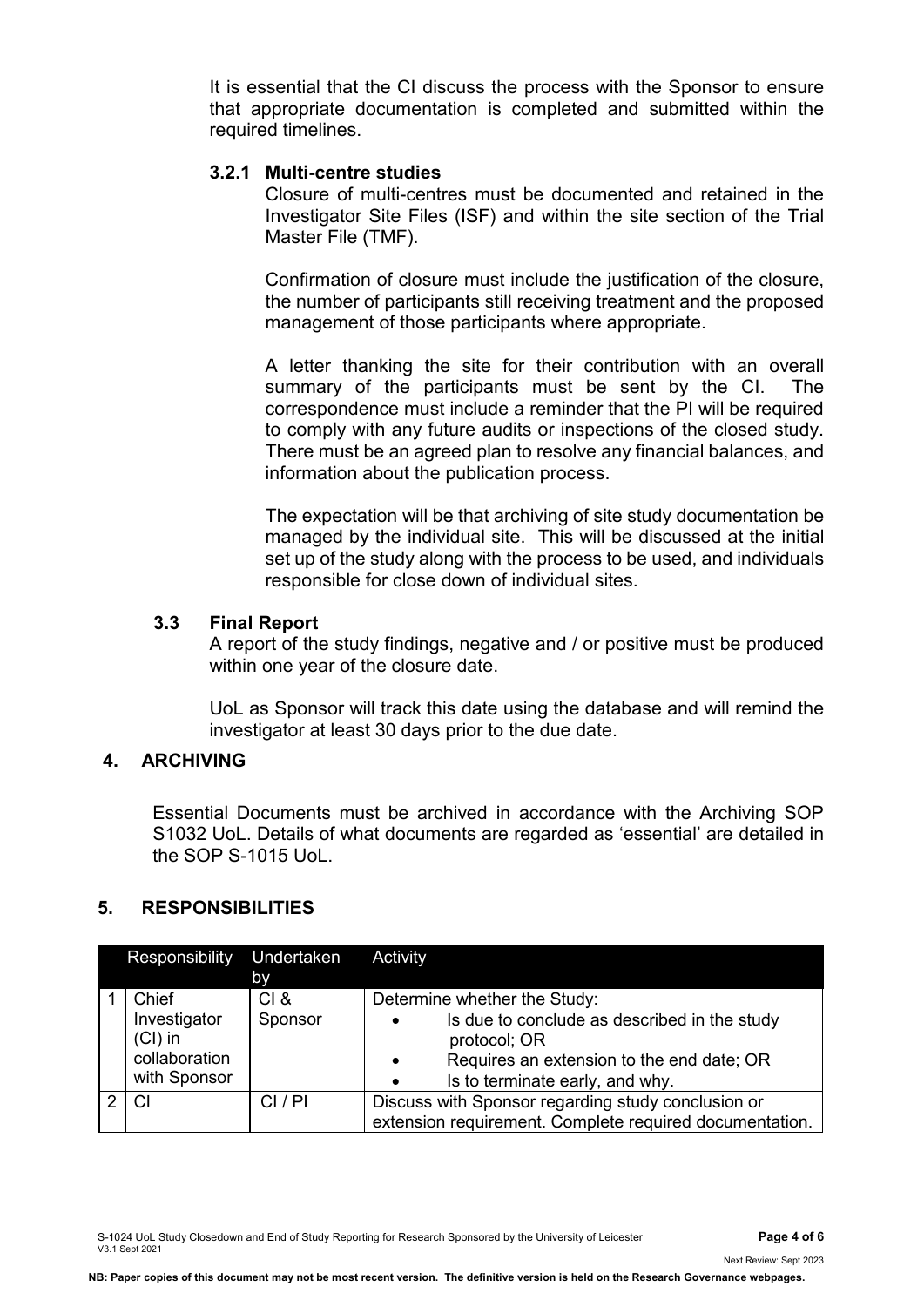|   | Responsibility | Undertaken                                                | Activity                                                                                                                                                                       |
|---|----------------|-----------------------------------------------------------|--------------------------------------------------------------------------------------------------------------------------------------------------------------------------------|
|   |                | <b>by</b>                                                 |                                                                                                                                                                                |
| 3 | Sponsor        | Research<br>Governance<br>Manager or<br>their<br>delegate | Maintain the relevant database/s with the end date and<br>study status related to closure or extension based on<br>information from the CI and set reminders for final reports |
| 4 | Sponsor / CI   | CI                                                        | Inform the regulatory authorities and the REC, and all<br>other relevant parties as necessary copying in the<br>Sponsor to all correspondence.                                 |
| 5 | Sponsor        | Research<br>Governance<br>Manager or<br>their<br>delegate | Ensure that all relevant parties are informed within the<br>required timelines.                                                                                                |
| 6 | Sponsor        | <b>Trial Monitor</b><br>or their<br>delegate              | Finalise the study files ensuring all necessary documents<br>are present in TMFs / ISFs and ensuring all end of study<br>procedures are completed.                             |

### **6. MONITORING AND AUDIT CRITERIA**

| <b>Key Performance</b><br><b>Indicators</b>                                | <b>Method of</b><br><b>Assessment</b>               | <b>Frequency</b>                                                        | Lead                                                   |
|----------------------------------------------------------------------------|-----------------------------------------------------|-------------------------------------------------------------------------|--------------------------------------------------------|
| All research sponsored<br>by UoL has appropriate<br><b>Risk Assessment</b> | Included in the<br>monitoring / audit<br>programme. | Random audits /<br>monitoring conducted on<br>10% of research activity. | Research<br>Governance<br>Manager or their<br>Delegate |

This table is used to track the development and approval of the document and any changes made on revised / reviewed versions

### **7. DEVELOPMENT AND APPROVAL RECORD FOR THIS DOCUMENT**

| <b>Author/Lead Officer:</b> | Cat Taylor                                           |  |  |
|-----------------------------|------------------------------------------------------|--|--|
| <b>Job Title:</b>           | <b>Head of Research Assurance</b>                    |  |  |
| <b>Reviewed by:</b>         | Research Sponsorship Management and Operations Group |  |  |
| Approved by:                | Professor Nigel Brunskill                            |  |  |
|                             |                                                      |  |  |
| Date Approved:              | 13/10/2021                                           |  |  |

#### **8. REVIEW RECORD**

| <b>Date</b> | <b>Issue</b>  | <b>Reviewed</b> | <b>Description Of Changes (If Any)</b>                  |
|-------------|---------------|-----------------|---------------------------------------------------------|
|             | <b>Number</b> | Bv              |                                                         |
| June        | 2             | Diane           | Close Down checklist updated.                           |
| 2015        |               | Delahooke       |                                                         |
| Oct         |               | Diane           | Logos changed, HRA reference, removal of old Appendix 3 |
| 2016        |               | Delahooke       | and replaced with non-CTIMP close down checklist.       |

S-1024 UoL Study Closedown and End of Study Reporting for Research Sponsored by the University of Leicester **Page 5 of 6** V3.1 Sept 2021

**NB: Paper copies of this document may not be most recent version. The definitive version is held on the Research Governance webpages.**